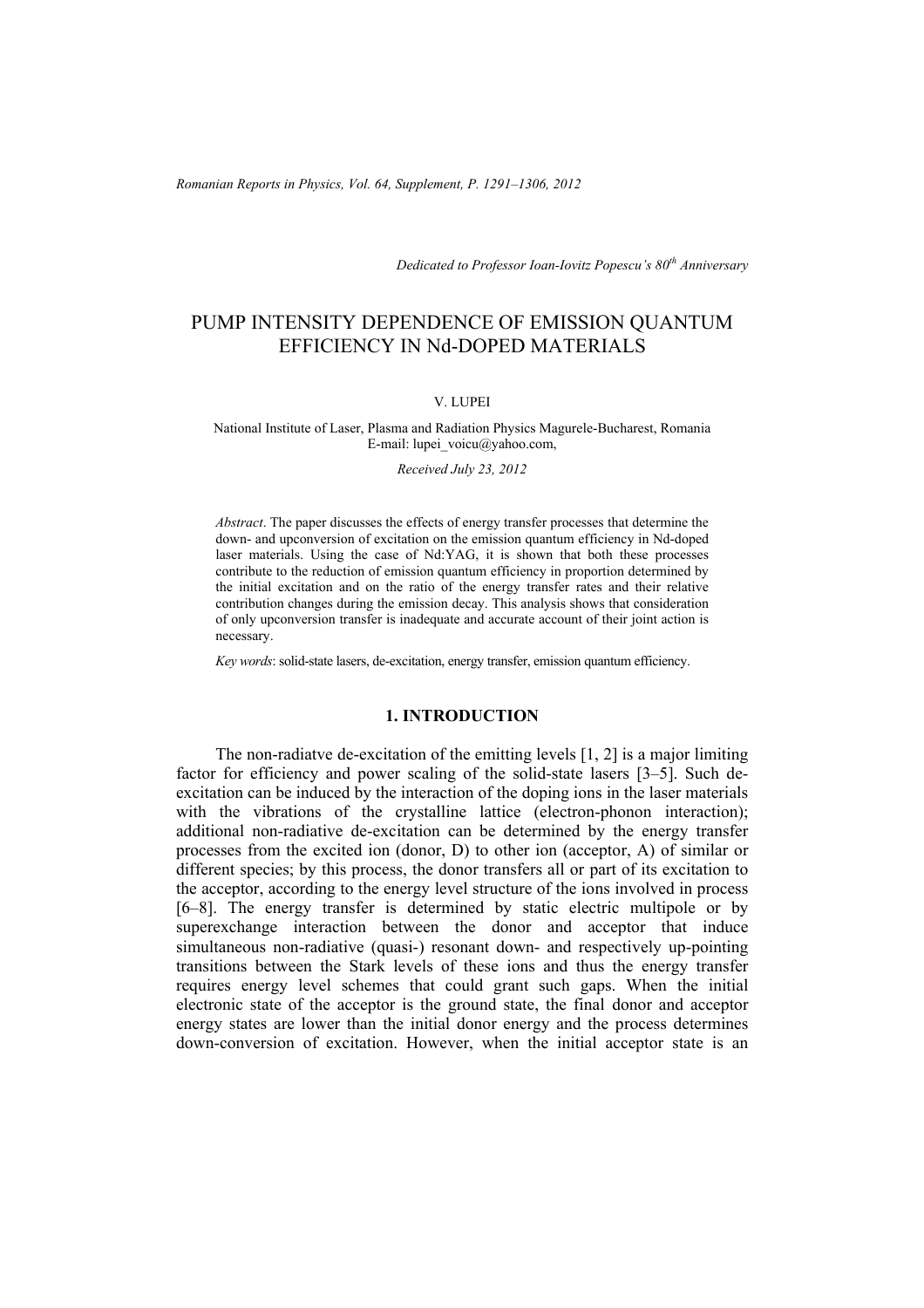excited state, particularly when this is the same as for the donor initial state, the final energy of the acceptor can be higher than the initial donor state, leading to upconversion of excitation. In many cases the down- and upconversion processes can co-exist and they compete in the de-excitation of the excited levels. The final states of the donor and acceptor could subsequently de-excite by radiative and/or non-radiative processes. Of particular relevance for the laser materials are the energy transfer processes inside the system of laser active ions, which could determine the self-quenching of the emission of the laser emitting level.

The balance between the radiative and non-radiative de-excitation can be characterized by the emission quantum efficiency that expressed the fraction of excited ions that de-excite radiatively. The emission quantum efficiency influences the pump intensity necessary to reach the threshold population inversion for the laser process and thus is a major factor in optimization of laser emission. On the other hand, the electron-phonon de-excitation of the excited level and of the final donor and acceptor states involved in the energy transfer from this level contributes to generation of heat, with deleterious effects on the laser material and process.

The non-radiative de-excitation by electron-phonon interaction depends on the ratio of the energy gap between the excited level and the nearest lower energy level to the phonon energy quantum, *i.e.* on the order of process: its efficiency depends on the phonon occupation number and is thus enhanced with increasing of temperature. However, this interaction does not dependend on the pump intensity and on the doping concentration. By contrary, the temperature dependence of the de-excitation by energy transfer is weak, since it could only influence the thermal population of the Stark levels of the ground state and thus the optical absorption transitions in the acceptor act; however, these processes show dependence on doping concentrations as well as on the pump intensity that determines the initial fraction of excited ions, *i.e.* the balance between the down- and upconversion.

The ground electronic configuration of the  $Nd^{3+}$  ion has rich energy level scheme; however, the Nd laser materials have a unique metastable state able to give laser emission, the manifold  ${}^{4}F_{3/2}$ , in the region of  $11500 \text{ cm}^{-1}$ . Due to the large energy gap ( $\sim$ 5500 cm<sup>-1</sup>) to the nearest lower level  $^{4}I_{15/2}$ , the electron-phonon interaction has very little contribution to the non-radiative de-excitation of  ${}^{4}F_{3/2}$  in most laser materials, except for those with very large phonon energies. However, strong energy transfer processes from  ${}^{4}F_{3/2}$  can take place inside the system of Nd ions in the laser materials, including the yttrium aluminum garnet (YAG), either by down-conversion determined by the interaction of an excited  $Nd<sup>3+</sup>$  ion with another  $Nd^{3+}$  ion in its ground state  ${}^{4}I_{9/2}$ , with  ${}^{4}I_{15/2}$  as final state for both the donor and acceptor ions [9–11] or by upconversion processes determined by the interaction of two excited  $Nd^{3+}$  ions, which convert the excitation to higher energy levels [12–14]. The final state of the donor in both processes de-excite completely to the ground state by electron-phonon interaction; however, whereas the final state of the acceptor in down-conversion de-excites non-radiatively to the ground state, in case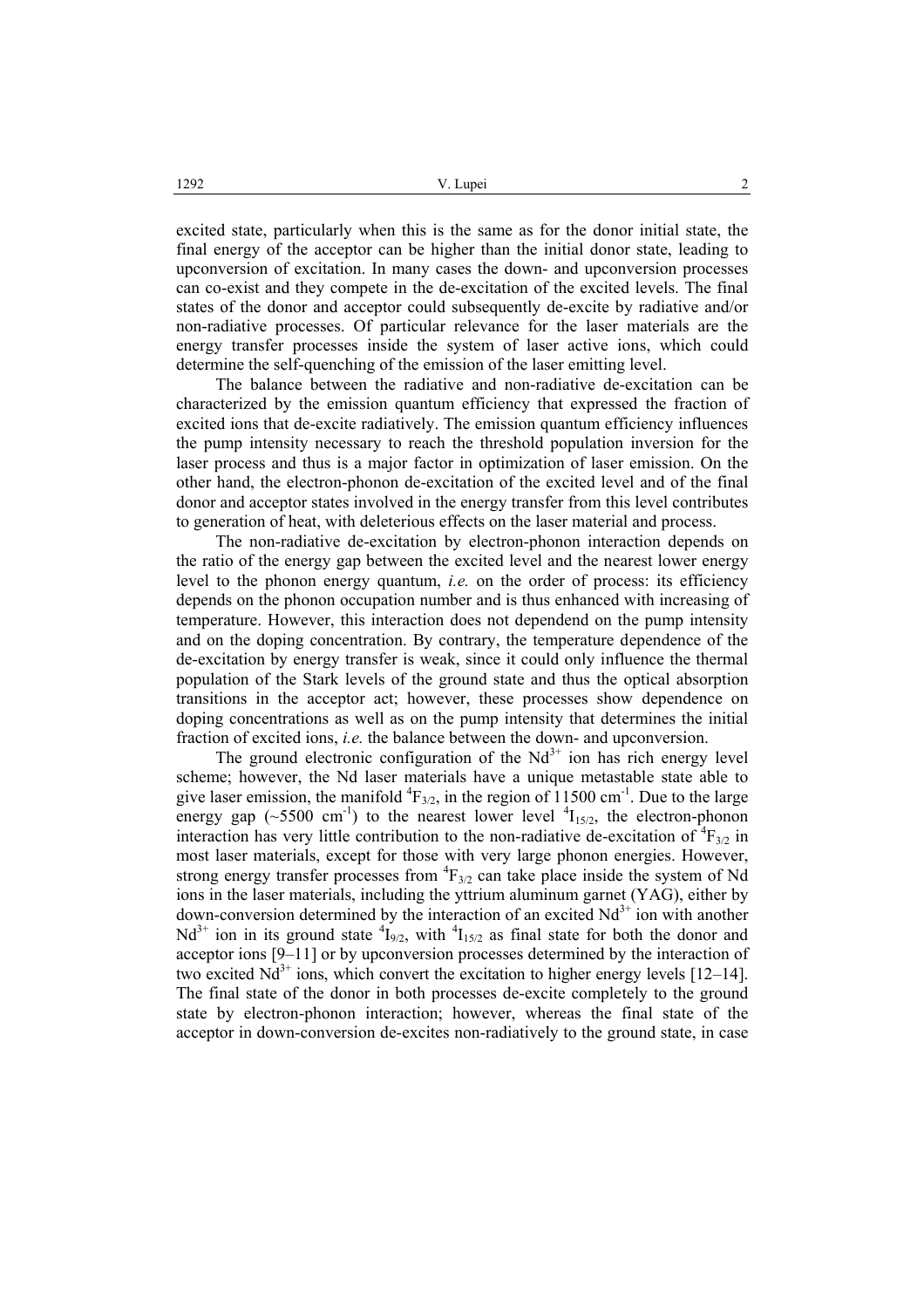of upconversion the final acceptor state de-excites non-radiatively to the initial state  ${}^{4}F_{3/2}$ . It is thus evident that these self-quenching energy transfer processes act simultaneously and compete in determining doping concentration and pump intensity dependent reduction of the emission quantum efficiency. Moreover, under the joint action of energy transfer and electron-phonon interaction part of excitation fed into the system of  $Nd^{3+}$  laser active ions by pumping is transformed into heat.

The emission quantum efficiency can be measured either by comparing the light emitted from the metastable level with the total amount of excitation fed into this level [15–17] or it can be inferred from the various effects of the heat generated by the non-radiative de-excitation of this level [18–23]. In both cases the measurement is difficult since it could imply painful calibration or utilization of other parameters that are not accurately known. On the other side, the effect of doping concentration or of pump intensity on the emission quantum efficiency can be calculated accurately if the characteristic parameters of the energy transfer responsible for emission quenching are known. Thus, by difference from the electron-phonon de-excitation, which preserves the exponential emission decay after short pulse excitation and introduces concentration-independent acceleration, the energy transfer introduces concentration-dependent departures from exponential and acceleration of decay; these effects can be used for estimation of the characteristics of transfer [9, 10, 24–30]. Such studies have performed on a large variety of Nd laser materials; however, despite of the fact that the two types of energy transfer processes act simultaneously, the studies on emission decay at high excitation densities disregard traditionally the down-conversion and discuss the problem in terms of simplified upconversion models that enable simple analytical solutions [12–14]. This paper presents a unified modeling of emission decay and emission quantum efficiency under the joint effect of these types of energy transfer. In order to make the discussion more clear, the model is illustrated for the Nd-doped yttrium aluminum garnet (YAG), the most popular laser active material.

# **2. SELF-QUENCHING ENERGY TRANSFER PROCESSES IN Nd-DOPED LASER MATERIALS**

The Nd concentration in the melt-grown Nd:YAG laser crystals is limited to [1, 2, 16, 31, 10] energy transfer down-conversion by interaction of the excited ion and another  $Nd^{3+}$  ion in its ground state, according to the cross-relaxation scheme  $({}^{4}F_{3/2}, {}^{4}I_{9/2}) \rightarrow ({}^{4}I_{15/2}, {}^{4}I_{15/2})$ , favored by the fact that the Stark levels of the  ${}^{4}I_{15/2}$ manifold of  $Nd^{3+}$  are about mid-way between those of the metastable energy level  ${}^{4}F_{3/2}$  and of the ground manifold  ${}^{4}I_{9/2}$  [11]. Since the final donor and acceptor level  ${}^{4}I_{15/2}$  is de-excited to the ground level by efficient electron-phonon interaction along the ladder of levels  ${}^{4}I_{15/2}$  -  ${}^{4}I_{13/2}$  -  ${}^{4}I_{11/2}$  -  ${}^{4}I_{9/2}$ , all the initial excitation of the level  ${}^{4}F_{3/2}$  is finally transformed into heat.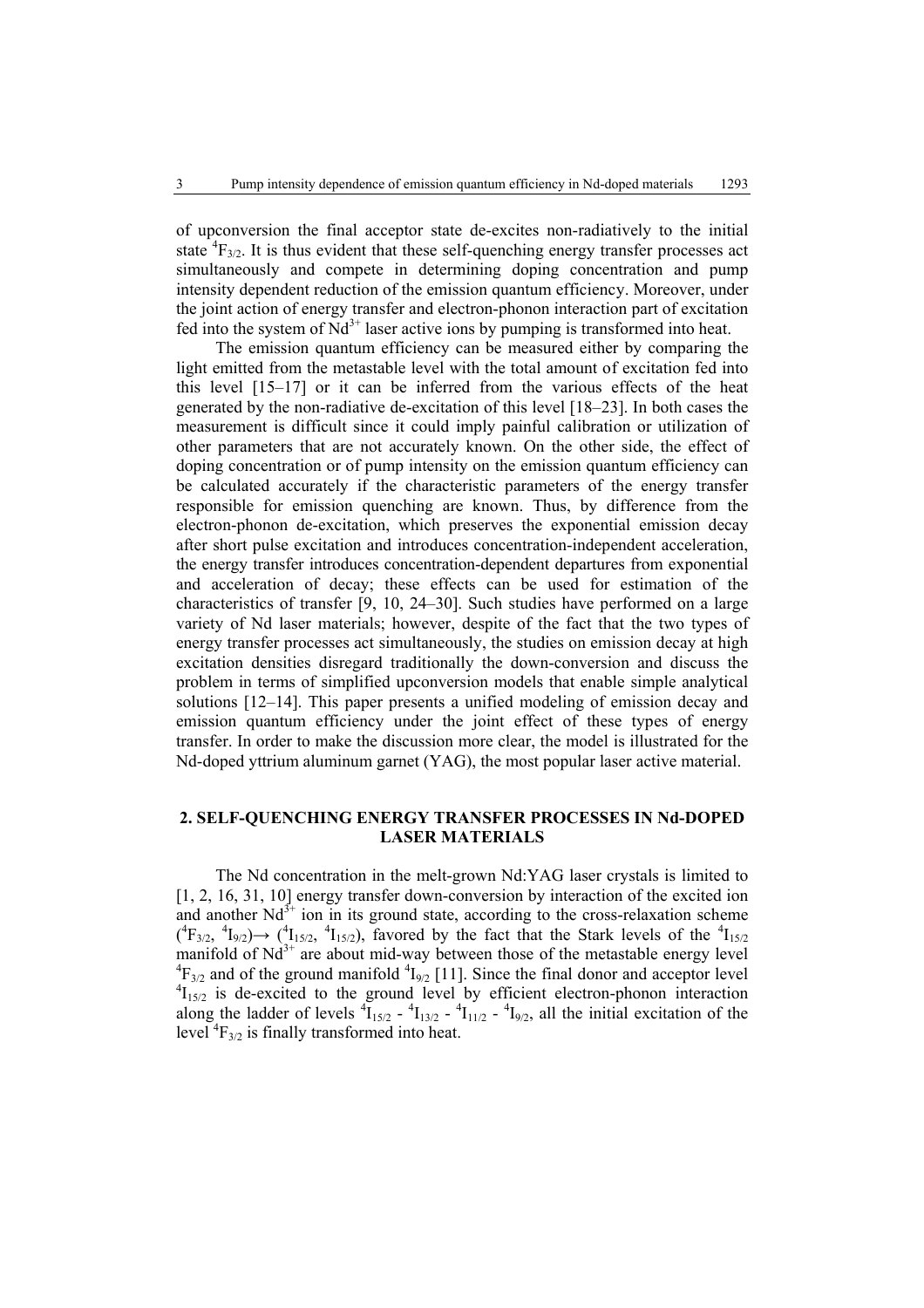V. Lupei 4 1294

The down-conversion dominates the de-excitation of  ${}^{4}F_{3/2}$  at weak-intensity excitation [26]. However, with increased pump intensity the density of ions in excited state increases and this could onset the energy transfer upconversion of excitation [12–14] by interaction between two excited Nd ions. Several upconversion processes by interaction of two  $Nd^{3+}$  ions excited to the  ${}^{4}F_{3/2}$  are shown schematically in Fig. 1. As shown in, due to the dense packing of the energy levels between the terminal levels of the donor ion and the ground state, their excitation relaxes rapidly to the ground state. At the same time, due to the dense packing of levels between the final state of the acceptor ion and the metastable level, almost all upconverted excitation relaxes by electron-phonon interaction to the level  ${}^{4}F_{3/2}$ ; this implies that from the two excitations in the  ${}^{4}F_{3/2}$  level of the ions involved in upconversion, only one is effectively lost. Moreover, the upconversion process prepares the conditions for down-conversion.



Fig. 1 – Upconversion processes in Nd-doped materials; thick arrows – the energy transfer transitions, dashed arrows – subsequent electron-phonon relaxation.

The energy transfer can be determined by the electric multipole (dipole-d, quadrupole-q) or superexchange interactions between the doping ions and the corresponding de-excitation rate shows specific dependence on the distance  $R_{DA}$ between the donor and the acceptor ion involved in transfer. Thus, in case of the multipolar interactions the energy transfer rate can be written  $\frac{r(s)}{DA} = \frac{C_{DA}^{(s)}}{R_{DA}^s}$  $W_{DA}^{(s)} = \frac{C_{DA}^{(s)}}{R_{DA}^{s}}$ , where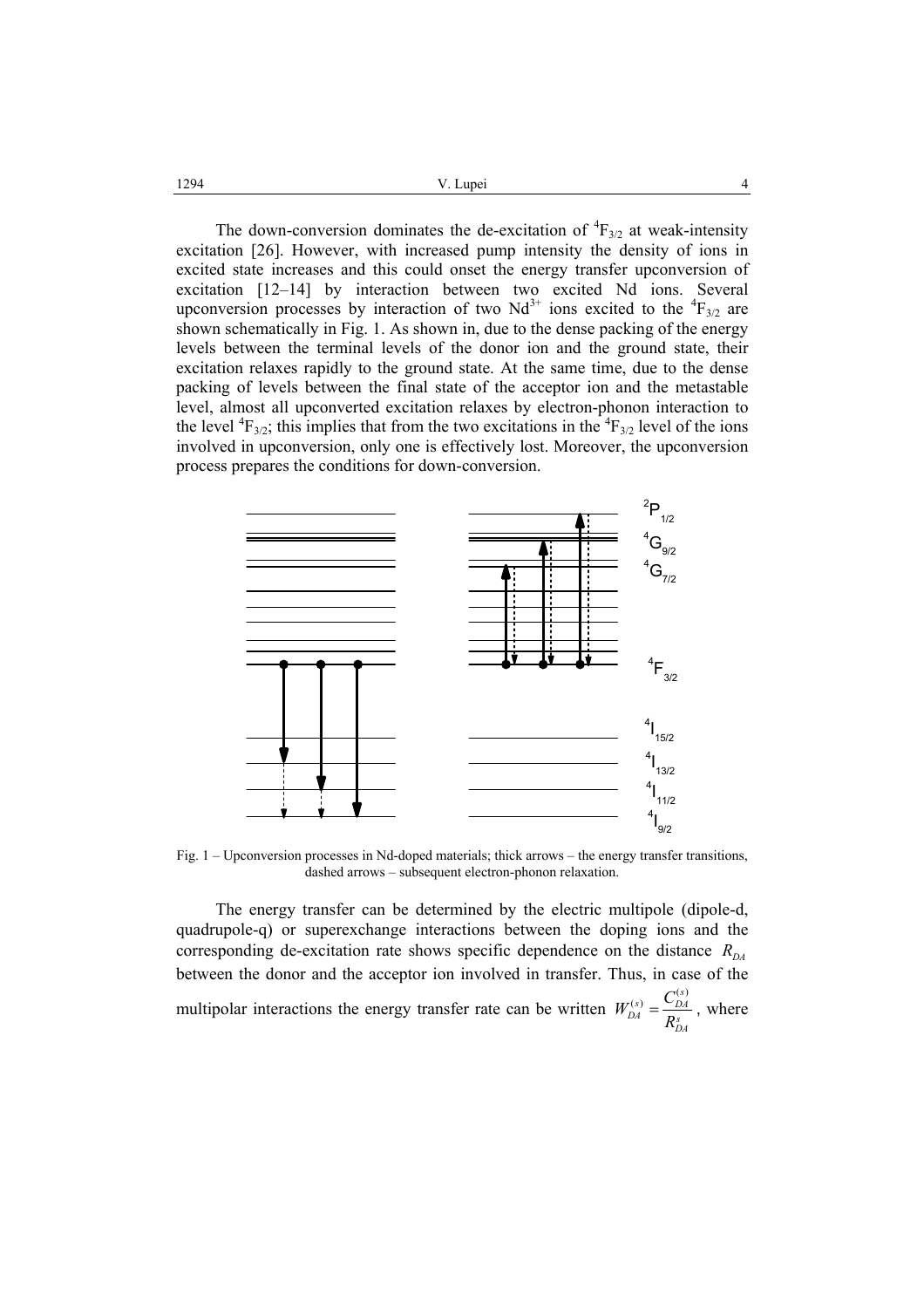$s = 6$ , 8 or 10 for the d-d, d-q and q-q interactions and  $C_{DA}^{(s)}$  is the transfer microparameter, dependent on the electronic structure of the doping ions and on the transition probabilities, particularly on the superposition integral of donor emission and acceptor absorption for the transitions involved in transfer,  $\int_{DA}^{(s)} \infty \frac{1}{\epsilon} \int \sigma_e(D) \sigma_a(A) d\theta$ *rad*  $C_{DA}^{(s)} \propto \frac{1}{\tau_{rad}} \int \sigma_e(D) \sigma_a(A) d\sigma$  [6–8]. The transfer enhances the de-excitation rate of the donor, to  $(1/\tau_D + W_{DA}^{(s)})$ , where  $\tau_D$  is the lifetime in absence of transfer. The multipolarity of the energy transfer interaction is determined for each particular case by the selection rules for the electric multipole transitions in the donor and acceptor ions. The transitions from the metastable level  ${}^{4}F_{3/2}$  to the levels  ${}^{4}I_{J}$ , as well as transition  ${}^4I_{9/2} \rightarrow {}^4I_{15/2}$  are allowed only for electric dipole, whereas some of the transitions from  ${}^{4}F_{3/2}$  to some of the upper levlels could be also allowed for electric quadrupole. Thus, in case of the down-conversion ET in  $Nd^{3+}$ , both the donor  ${}^4F_{3/2} \rightarrow {}^4I_{15/2}$  and the acceptor  ${}^4I_{9/2} \rightarrow {}^4I_{15/2}$  transitions are allowed only for the electric dipole, but forbidden for the electric quadrupole, and the only possible ET component corresponds to  $s = 6$ . However, in case of upconversion the quadrupole contribution could be allowed in some of the acceptor transitions and thus the transfer rate could contain also  $s = 8$  component.

In case of superexchage coupling the energy transfer rate can be written  $W_{DA}^{ex} = (1/\tau_{rad}) \exp[\gamma (1 - R_{DA}/R_0)]$  with  $\gamma = 2L^{-1}R_0$ , where *L* is the effective Bohr radius and  $R_0$  is the penetration depth of interaction, corresponding to the distance at which the superexchange transfer rate equals the radiative de-excitation rate; in case of Nd<sup>3+</sup> ions  $W_{DA}^{ex}$  diminishes rapidly with distance. The electric multipole and the superexchange interactions act together: however, due to the specific dependence on distance, their relative contribution would depend on  $R_{\text{D}4}$ .

An excited  $Nd^{3+}$  ion can also transfer completely its excitation to a unexcited ion by the cross-relaxation  $({}^{4}F_{3/2}, {}^{4}I_{9/2}) \rightarrow ({}^{4}I_{9/2}, {}^{4}F_{3/2})$ ; repetition of this transfer determines the migration of excitation inside the doping ions [32], without loss of excitation. Thus, the migration does not reduce the emission lifetime; however, the excitation could be lost if the last ion from the migration chain losses the excitation by energy transfer down-conversion or upconversion to a near unexcited or excited Nd ion. The cross-relaxation  $({}^{4}F_{3/2}, {}^{4}I_{9/2}) \rightarrow ({}^{4}I_{9/2}, {}^{4}F_{3/2})$  is characterized by a donordonor microparameter  $C_{DD}$  and the migration-assisted quenching transfer is characterized by a rate proportional to the product  $C_{DA}C_{DD}$ . The balance between the direct (static) donor-acceptor transfer and the migration-assisted (dynamic) transfer is determined by the ratio of  $C_{DA}$  and  $C_{DD}$ .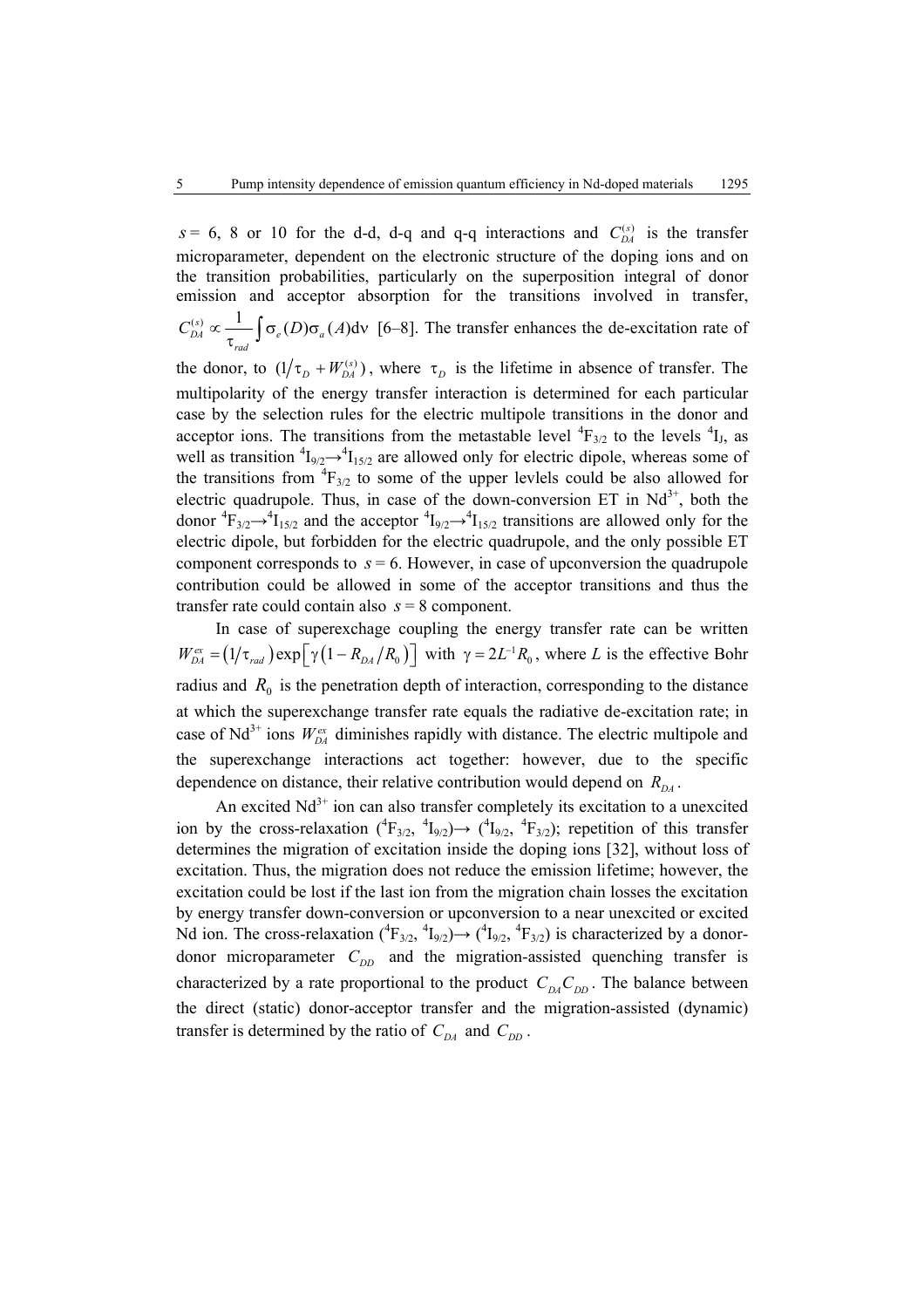# **3. THE EFFECT OF ENERGY TRANSFER SELF-QUENCHING ON THE EMISSION DECAY AND QUANTUM EFFICIENCY IN Nd LASER MATERIALS**

### 3.1. ENERGY TRANSFER SELF-QUENCHING IN Nd LASER MATERIALS

The laser active materials contain a large number of doping ions that can be characterized either by the density of doping ions *N* or by the relative concentration *C* with respect to the available substitutional sites. In the Nd-doped materials, each  $Nd^{3+}$  ion excited by pumping could serve as donor; this ion is surrounded by a particular geometrical configuration of the other Nd ions, placed at various distances  $R_i$ , which can act as acceptors in down- or upconversion energy transfer processes. The relative concentrations of the Nd ions that can act as acceptors for down- or upconversion is determined by the fraction of excited ions relative to the total concentration of Nd,  $r(t) = n(t)/n_{\text{rad}}$ , which changes during the decay: the concentration of acceptors for upconversion is  $C_A^{up}(t) = r(t)C_M$  whereas that for down-conversion equals  $C_A^{dw}(t) = 1 - r(t)C_{Nd}$ .

The de-excitation rate of any donor ion by energy transfer is then the sum of the transfer rates to each of these acceptor ions and depends on the particular configuration of acceptors around this donor, whose global de-excitation rates becomes  $(1/\tau_p + \sum W_{DA}(R_i))$ . The global emission decay of the sample under investigation will be the sum of decays of all donors, each of them with its particular lifetime. However, since the exact acceptor configurations around each of these donors is not known these particular lifetimes cannot be evaluated; moreover the enormous number of donors would make the summation impossible. Numerically, this problem could be solved by Monte Carlo simulation but the solution is difficult to handle. However, analytically the summation could be replaced by an averaging procedure over the whole ensemble of sites available to the acceptors around the site of the donor. This averaging provides a transfer function  $P(t)$ , such as  $exp[-P(t)]$  expresses the survival probability of the donor in the excited state in presence of energy transfer at any moment of time *t* after very short pulse excitation that determines the initial population  $n_D(0)$ , *i.e.* 

$$
n_D(t) = n_D(0) \exp\left(-\frac{t}{\tau_D}\right) \exp\left[-P(t)\right];\tag{1}
$$

this corresponds to an effective rate equation after the end of the exciting pulse

$$
\frac{dn_D}{dt} = -\frac{t}{\tau_D} n_D - [P(t)] n_D.
$$
 (2)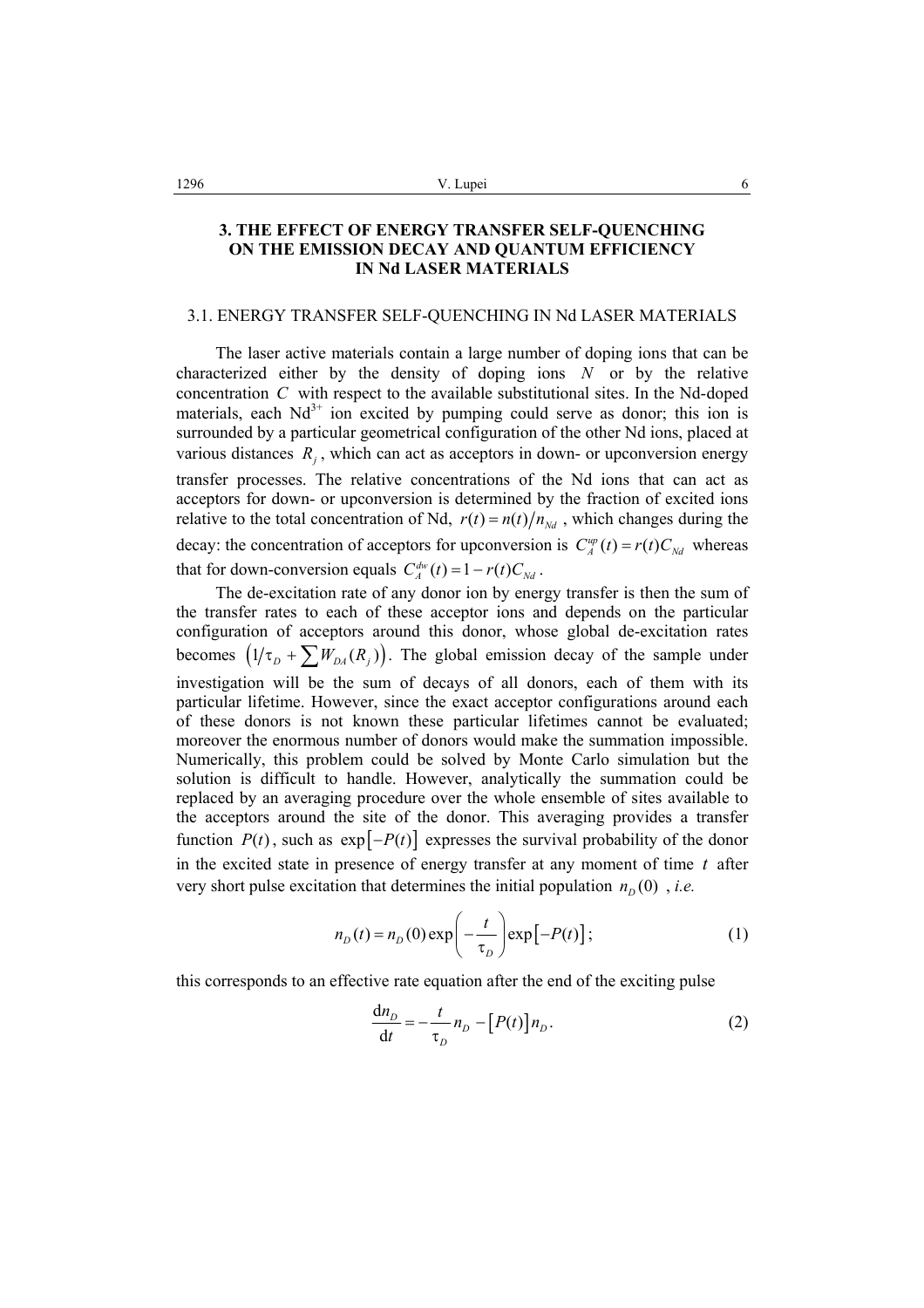Various models for the distribution of the acceptor ions at the available lattice sites have been utilized in the averaging procedure. Thus, the placement of the doping ions at the available lattice sites can be *correlated*, when additional attractive or repulsive interactions between the doping ions are active, and *noncorrelated* distributions, in absence of such interactions. The distributions can be also classified as *discrete*, with the doping ions placed at the specific lattice sites, with the important particular case of non-correlated (random) placement, and *continuous*, which consider the doping concentration as continuous, with specific value at any geometrical point  $(xyz)$ ; a particular case is the continuous uniform distribution, when the density of doping ions is considered equal at any geometrical point. Since the individual donors de-excite with particular rates, it would expected that the sum of contributions from all donors, as well as the averaged transfer function  $P(t)$  will not be exponential in time. A special case in description of the donor emission decay is the *average-distance* model, which considers the acceptor ions placed at distances equal to the average distance equal to  $N^{-1/3}$  where N is the absolute Nd doping concentration, ions/cm<sup>3</sup>, and accounts only for the energy transfer to the nearest acceptor ion. Obviously, from physical point of view, only the discrete placement model is realistic; the presence of correlation of placement can be checked from other types of measurements, such as the relative intensity of the spectral satellite lines due to ensembles of doping ions in near lattice sites.

In case of migration-assisted energy transfer in the usual case for the Nd laser materials when  $C_{DA}$  is larger than  $C_{DD}$  the excitation migrates over the system of  $Nd^{3+}$  ions till it comes very close to another  $Nd^{3+}$  ion that can act as trap of excitation by down-conversion. This process introduces a new de-excitation rate whose acceptor ensemble averaged value  $\overline{W}$  depends on the square of Nd concentration and determines exponential de-excitation. The emission decay can be then described by the equation of evolution of population

$$
\frac{\mathrm{d}n_D}{\mathrm{d}t} = -\frac{t}{\tau_D} n_D - [P(t)] n_D - \overline{W} n_D = -\frac{t}{\tau_D} n_D - [P'(t)] n_D, \qquad (3)
$$

which determines the decay law

$$
n_D(t) = n_D(0) \exp\left(-\frac{t}{\tau_D}\right) \exp\left[-P(t)\right] \exp(-\overline{W}t) \equiv
$$
  

$$
\equiv n_D(0) \exp\left(-\frac{t}{\tau_D}\right) \exp\left[-P'(t)\right].
$$
 (4)

Since the emission cross-section of all donor ions is practically identical, the law describing the variation of the emission intensity  $I(t)$ , *i.e.* the decay law will be similar to that describing the population  $n<sub>D</sub>$ , Eq. (4). Experimentally the transfer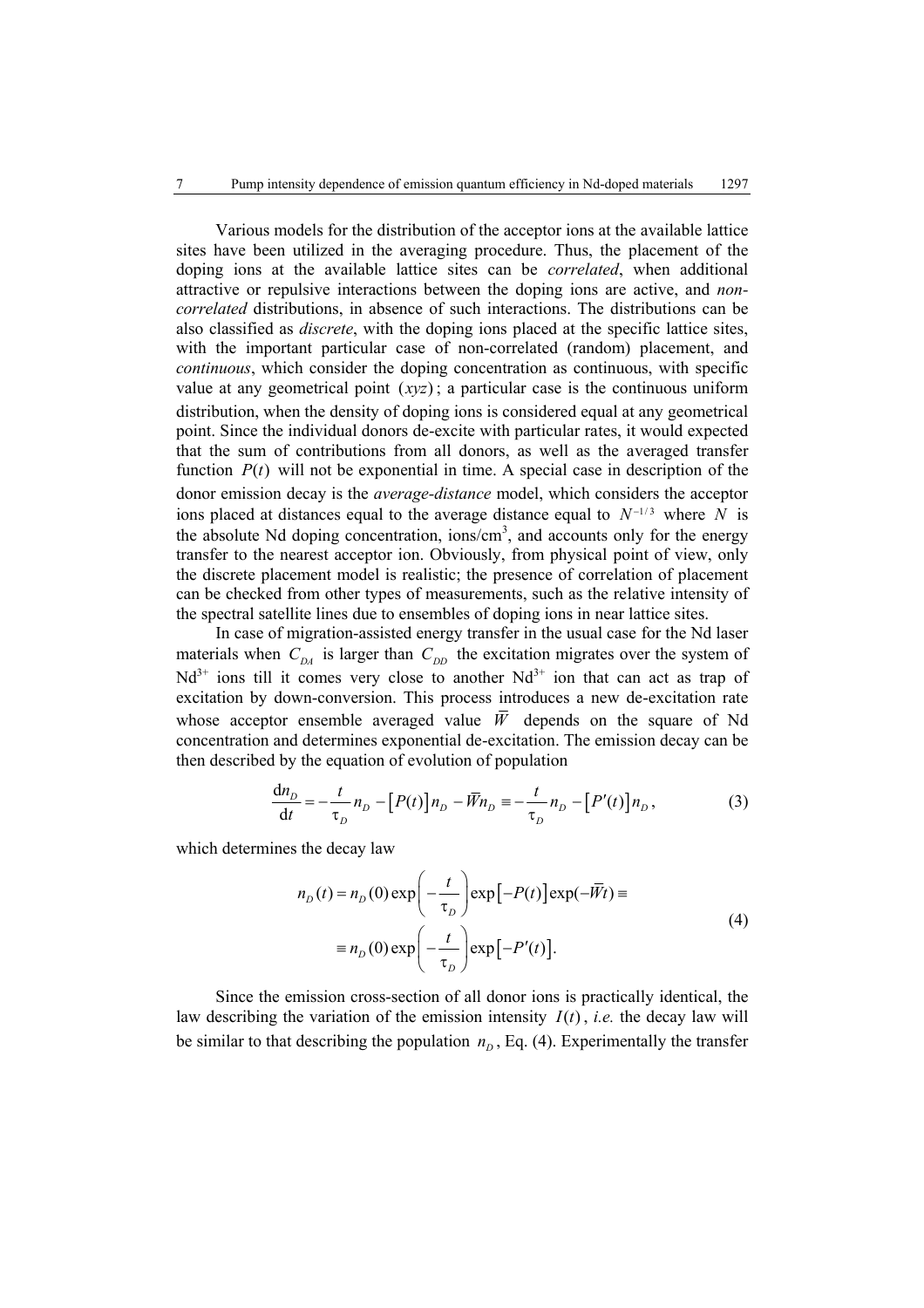function  $P'(t)$  can be then inferred from the emission decay, according to  $[P'(t)]_{\text{exp}} = \ln (I(t)/I(0)) + t/\tau_D$ .

As described in Introduction, the early measurements of emission decay of Nd:YAG crystals at the traditional 1 at.% Nd under weak excitation considered the decay as exponential although small departures from exponential ay early times were sometimes remarked. The measurement at high Nd concentrations revealed non-exponential decay that was attributed to self-quenching [9]. Subsequent systematic investigation of decay of Nd:YAG crystals with Nd concentrations from 0.1 to 2.5 at.% Nd evidenced four concentration-dependent intervals [24–26], with loose borders, of distinct behavior of  $P'(t)$ : a very fast drop of emission at early times (below [28–30]Once the law describing the emission decay at various doping concentrations is known, the effect of doping concentration on the emission quantum efficiency can be obtained by comparing the total amount of luminescence, expressed by the integral of the normalized decay law, in presence and in absence of energy transfer,

$$
\eta_{qe} = \frac{\int_{\infty}^{t} (I(t)/I(0)) dt}{\int_{\infty}^{t} \exp(-t/\tau_{D}) dt} = \frac{1}{\tau_{D}} \int_{\infty}^{t} (I(t)/I(0)) dt.
$$
 (5)

The emission quantum efficiency can be used to define an effective emission lifetime  $\tau_{eff} = \tau_D \eta_{qe}$ . In case of the Nd-doped materials, the form of the energy transfer function  $P(t)$  for the direct transfer depends on the type of conversion of excitation, which determines the type of acceptors. In turn, as shown above, the type of conversion of excitation is determined by the density of ions in excited state, which is essentially connected with the excitation intensity.

#### 3.2. SELF-QUENCHING AT WEAK EXCITATION INTENSITY

At low excitation intensities the fraction  $r(0)$  of Nd ions excited by pumping is low, the down-conversion dominates and upconversion can be safely disregarded, *i.e.*  $C_A \approx C_{Nd}$ . The mathematical description of the emission decay in presence of transfer is essentially subordinated to the model of distribution of acceptor ions used in the averaging process.

A. *The average-distance model* [33]*.* The only energy transfer considered in this model refers to the first acceptor placed at the average ion-ion distance defined above and is characterized by a constant transfer rate  $W_{DA}$ . In case of multipolar interactions this rate can be related to the Nd concentration by  $W_{DA} = C_{DA}^{(s)} C_{Nd}^{s/3}$ ; for d-d interactions  $W_{DA} = C_{DA}^{(6)} C_{Nd}^2$ . The rate equation for donor population is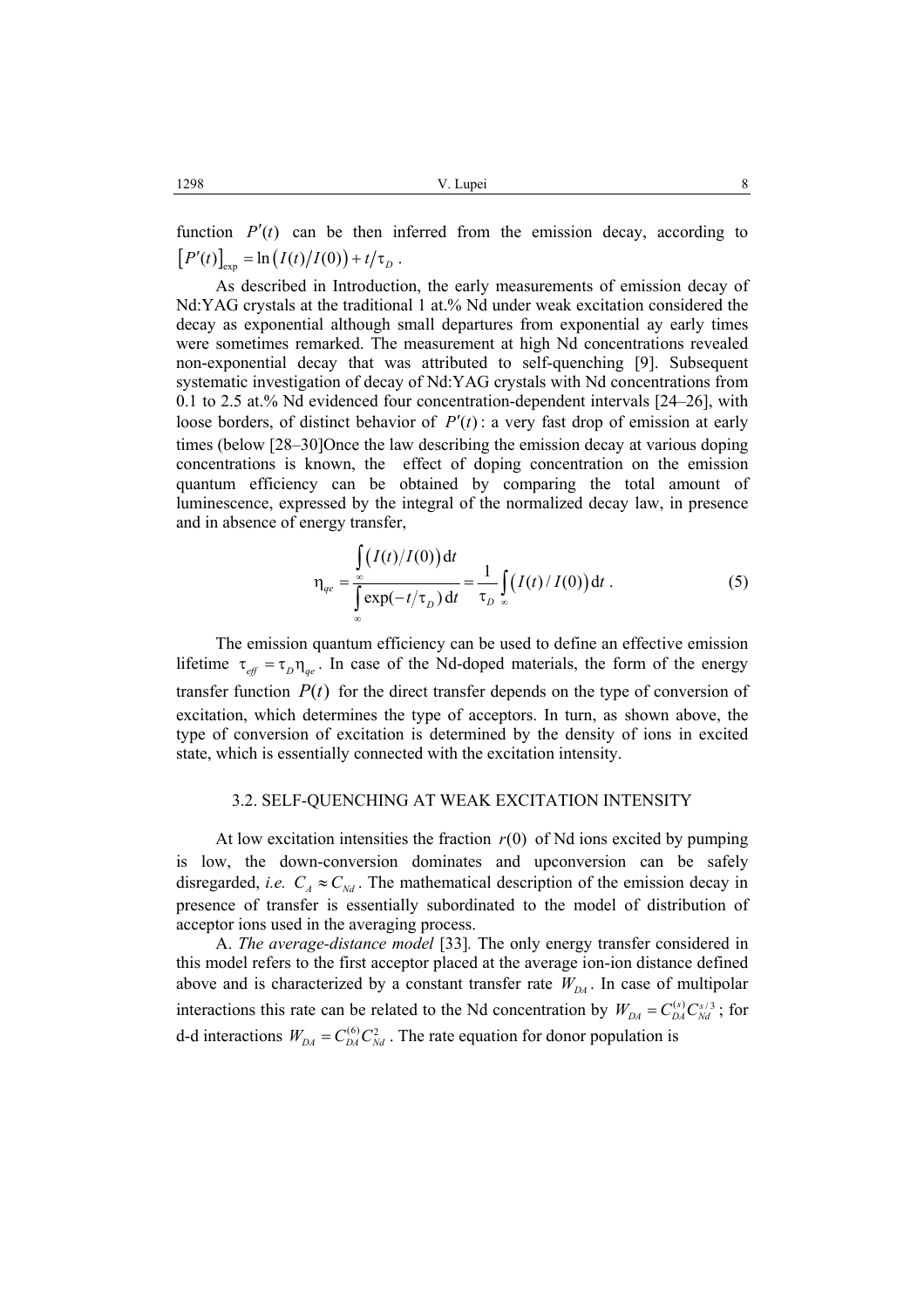$$
\frac{\mathrm{d}n_D}{\mathrm{d}t} = -\frac{t}{\tau_D} n_D - W_{DA} n_D, \qquad (6)
$$

the decay is exponential, regardless of interaction,

$$
n_D(t) = n_D(0) \exp\left(-\frac{t}{\tau_D}\right) \exp\left(-W_{DA}t\right),\tag{7}
$$

and the emission quantum efficiency for d-d interaction is

$$
\eta_{qe} = \frac{1}{1 + \left(N_A / N_0\right)^2},\tag{8}
$$

where  $N_0 = (C_{DA}^{(6)} \tau_D)^{-1/2}$  is a characteristic acceptor concentration at which the energy transfer reduces the emission lifetime to its half. Despite of the rude physical reality of this model, the simple equations describing the transfer made it very popular. Nevertheless, the dependences on doping concentrations predicted by this model could be very misleading, leading to wrong physical conclusions.

B. *The continuous uniform model* [6–8]*.* For the various multipolar interactions

$$
P(t) = \Gamma(1 - \frac{3}{s}) \frac{C}{C_0} \left(\frac{t}{\tau_D}\right)^{3/s} = \gamma^{(s)} t^{3/s},\tag{9}
$$

where  $\Gamma(x)$  is the Euler function. In case of d-d interaction

$$
P(t) = \gamma^{(d=d)} t^{1/2} = \frac{4}{3} \pi^{3/2} N_A (C_{DA})^{1/2} t^{1/2}
$$
 (10)

is linear in the Nd concentration but non-linear in time. The rate equation and the emission decay are given by equations (1) and (2), but the description of decay in this model is limited to a unique type of ion-ion interaction. Another major shortcoming of this model is that it predicts finite acceptor density at the donor position and thus it does not predict accurately the decay at early times. However, this model enables identification of the specific ion-ion interaction and generally it gives a good description of decay after a given lapse of time.

C. *The discrete random distribution model.* The rate equation for the donor population and the decay law are given by equations (1) and (2) and the energy transfer function for the direct donor-acceptor transfer can be written [34, 35]

$$
P(t) = \sum_{i} \ln \left[ 1 - C_A + C_A \exp(-W_i t) \right],
$$
 (11)

where the summation is performed for all the sites available to the acceptors around the donor sites. This transfer function is an ever decreasing function of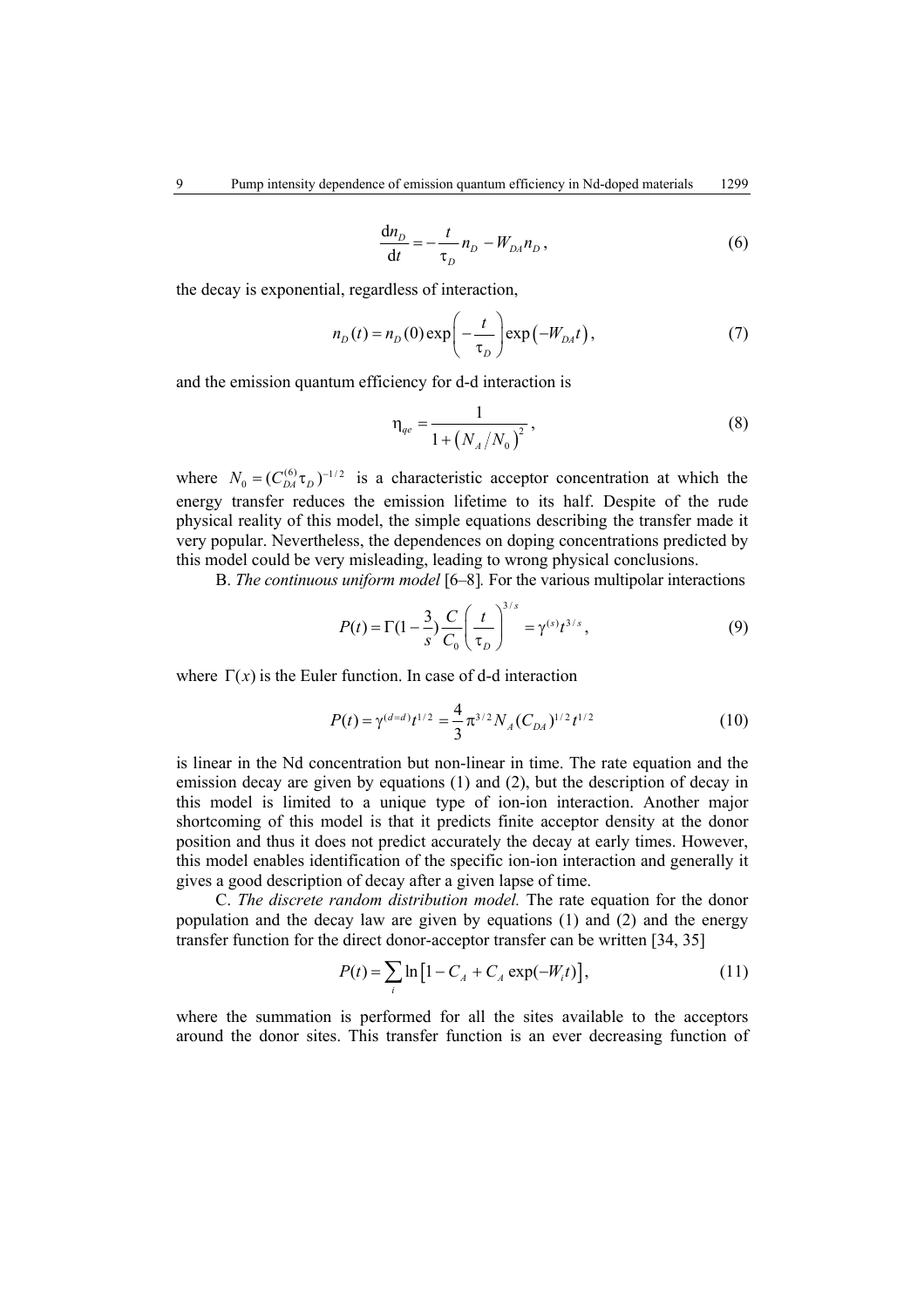time. Utilization of this transfer function is not simple; however, over definite intervals of time, it can be approximated by simpler forms;

 $-$  for small  $W<sub>i</sub>t$  values, i.e. at early times of decay the transfer function can be approximated by a function linear in time,  $P(t) \approx \sum C_A W_i t = W_{\text{lin}} t$ ;

– for longer time, the transfer function can be approximated by the function for continuous uniform distribution, eq. (10);

*i*

– if a very strong short-distance interaction is active, it could induce a fast drop of emission at beginning of decay, whose extent in intensity corresponds to the number of acceptors involved in this transfer.

 A major advantage of this model is that it could accommodate mixed interactions between donor and acceptor. The complex experimental decay in case of Nd:YAG at low excitation can be described very well in the frame of this model: the fast drop at beginning of decay indicates the presence of superexchange coupling to the four acceptors from the first coordination sphere, the subsequent exponential part corresponds to the linear approximation of the transfer function at early times, with the first four acceptor sites, whose emission was already consumed in the fast initial drop, excluded from summation. The observed subsequent interval of non-linear decay corresponds to the continuous uniform approximation for d-d interaction: this portion enables evaluation of the dipole-dipole transfer microparameter  $C_{DA} = 1.85 \times 10^{-40}$  cm<sup>6</sup>s<sup>-1</sup>. This analysis shows the the donor and acceptor ions in the down-conversion energy transfer in Nd:YAG are coupled by mixed superechange and d-d interactions, the first being dominating for the n.n. acceptor ions. The validity of the parameters determined from the behavior of decay over definite temporal intervals was checked by the global description of decay with the transfer function (11) and it shows that the discrete distribution model distribution mode has definite superiority over the other models. The migration-assisted transfer can be easily accommodated in the random distribution model. The migration-assisted transfer is responsible for the quasi-exponential decay at very long times: in YAG this corresponds to a d-d transfer rate  $\overline{W} = \overline{W}_0 C_{Nd}^2$ , with  $\overline{W}_0 = 240 \text{ s}^{-1}$  (at.% Nd)<sup>-2</sup>.

 The emission quantum efficiency can be calculated with the decay laws (2) and (4), with the energy transfer parameters inferred from the emission decay. Thus, at low Nd concentrations (to  $\sim$ 1.2 at.%), where the direct D-A transfer dominates, the emission quantum efficiency is given by

$$
\eta_{qe} \cong \exp(-bC_A),\tag{12}
$$

with

$$
b = \sum_{i} \frac{W_i}{\tau_D^{-1} + W_i}.
$$
 (13)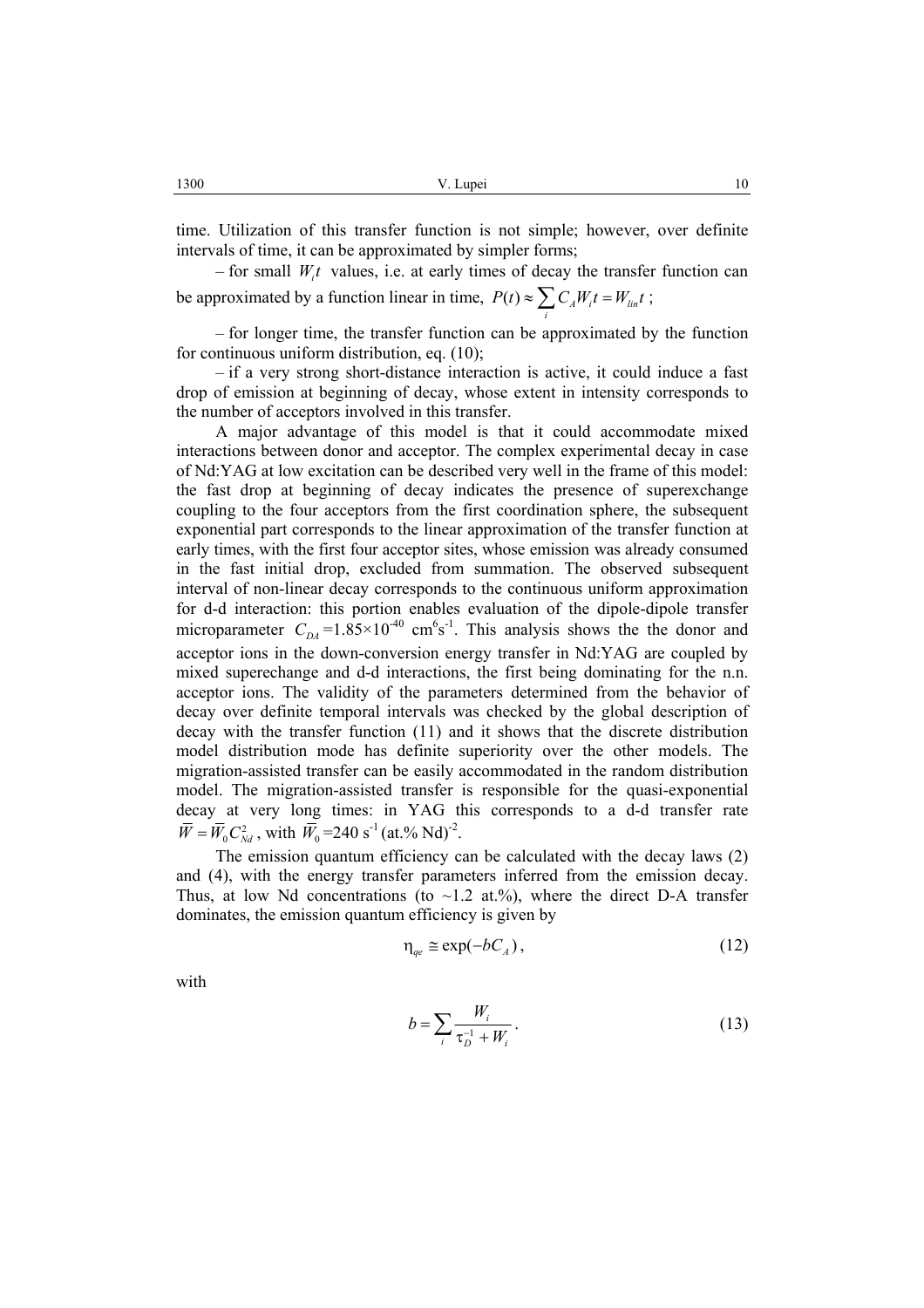In case of Nd:YAG,  $b = 0.223$  (at.% Nd)<sup>-1</sup> and the emission quantum efficiency at 1 at.% Nd equals 0.80. At higher Nd concentrations, where the migrationassisted transfer gains strength, the emission quantum efficiency becomes

$$
\eta_{qe} \cong \frac{1}{1 + \tau_D \overline{W}} \exp(-\sum_i \frac{W_i}{\tau_D^{-1} + W_i + \overline{W}} C_A). \tag{14}
$$

The values calculated with these equations describe well those measured for Nd:YAG at various Nd concentrations by various methods based on the effects of the heat generated by non-radiative processes [20-24].From comparison of the description of the experimental data with the predictions based on the various models of distribution of the Nd ions it is obvious that the discrete random placement model is the unique model that provides correctly the observed facts.

### 3.3. THE SELF-QUENCHING OF EMISSION AT HIGH PUMP INTENSITIES.

 The accelerated emission decay at higher pump intensities was observed in many Nd-doped materials, including Nd:YAG single crystals and thin films. The only cause for this was considered the upconversion self-quenching by interaction between two excited Nd ions, without a proper account of the simultaneous presence of down-conversion, which was accounted for only as a constant reduction of the donor lifetime [12–14]. Moreover, the upconversion was characterized by a constant transfer rate  $W^{\text{up}}$ , with the Bernoulli-type rate equation

$$
\frac{\mathrm{d}n_D}{\mathrm{d}t} = -\frac{t}{\tau_D} - W^{up} n_D^2 \,,\tag{15}
$$

which has simple analytical solution. The transfer rate for 1 at.% Nd in case of the thin films [14] was about six times smaller than for single crystals [12], and thus the transfer rates could be 5 to 30 times larger than the down-conversion rates.

Although very convenient for analysis, the assumption of unique (global) upconversion transfer rate would correspond physically to the artificial model of average distance than to the more realistic model of random discrete distribution. Moreover, this model does not account for the evolution of the relative importance of the upconversion and down-conversion due to the modification of the concentrations of the acceptors specific to each of these processes.

Preliminary discussion of the self-quenching in Nd laser materials at high excitation intensities under joint action of upconversion and down-conversion was presented in Refs. [30, 36] and this model is developed in this work. Since the unexcited and excited Nd ions that can serve as acceptors in down- and respectively upconversion, with relative concentrations  $(1 - r(t)) C_{\text{nd}}$  and  $r(t) C_{\text{nd}}$ can occupy the same type of sites *i* around donor, the energy transfer function for the direct donor-acceptor transfer can be written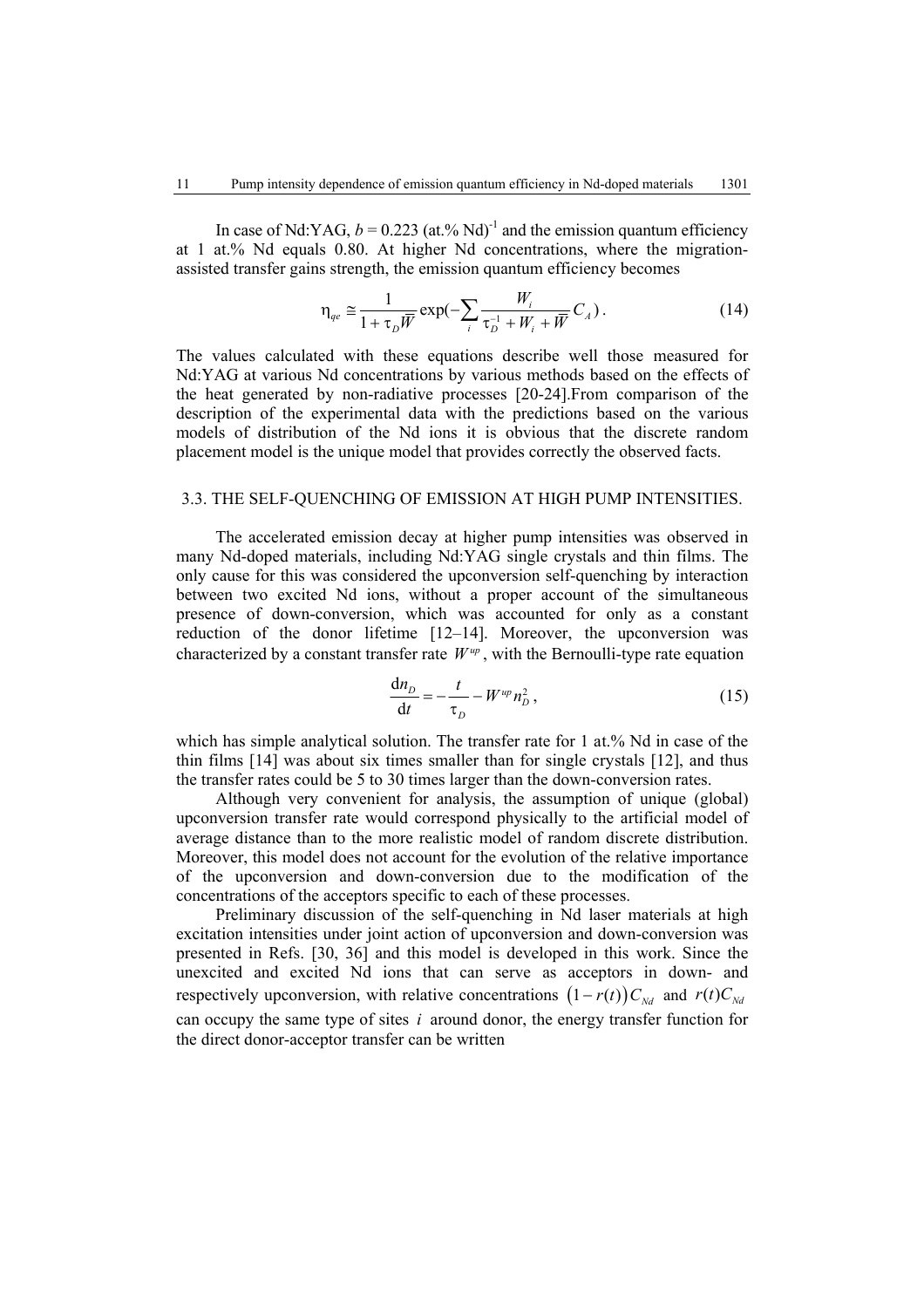$$
P(t) = \sum_{i} \ln \left\{ 1 - C_{Nd} + \left[ 1 - r(t) \right] C_{Nd} \exp(-W_i^{dw} t) + r(t) C_{Nd} \exp(-W_i^{up} t) \right\}, \tag{16}
$$

where  $W_i^{dw}$  and  $W_i^{up}$  are the transfer rates for the down-conversion, repectively upconversion. The transfer function (16) depends both on Nd concentration and on pump intensity, as well as on the ratio between the upconversion and downconversion rates,  $R_i = W_i^{up}/W_i^{dw}$ . At low Nd concentrations the transfer function (16) can be written as the sum of the transfer function for down-conversion and for upconversion,  $P(t) \approx P^{dw}(t) + P^{up}(t)$ , with

$$
P^{dw}(t) = \sum_{i} \ln \left\{ 1 - \left[ 1 - r(t) \right] C_{Nd} + \left[ 1 - r(t) \right] C_{Nd} \exp(-W_i^{dw} t) \right\},\tag{17}
$$

$$
P^{up}(t) = \sum_{i} \ln \left\{ 1 - r(t)C_{Nd} + r(t)C_{Nd} \exp(-W_i^{up}t) \right\}.
$$
 (18)

However, these two transfer function are not independent, since the relative concentrations of donors are determined by the same fraction  $r(t)$ ; since the fraction  $r(t)$  decreases during decay, the contribution of upconversion to quenching decreases in time, whereas that of down-conversion increases. Since the acceptor concentrations for these processes depend on the pump intensity, the transfer functions will show corresponding pump dependence. For instance, the transfer function  $P^{dw}(t)$  has small value and quite weak dependence on time at the beginning of decay, then increases steadily, whereas  $P^{up}(t)$  increases strongly at early times, reaches a maximum value, then drops asymptotically to zero. However, the global transfer function  $P(t)$ , equation (16) increases permanently in time, in a manner dependent on the ratio  $R$ . By using these equations for the transfer function it was found the decays reported in literature for 1 at.% Nd:YAG can be well described assuming  $R \approx 20 - 30$ .

The fraction  $r(t)$  influences also the acceptor concentrations for both steps (migration and quenching) in case on the migration-assisted transfer and thus the transfer rates:  $\overline{W}^{dw} = \overline{W}^{dw}_{0} \left[1 - r(t)\right]^2 C_{Nd}^2$  for down-conversion and  $\overline{W}^{up} = \overline{W}^{up}_{0} r(t) [1 - r(t)] C_{Nd}^{2}$  for upconversion. Thus, by difference from the migration-assisted down-conversion at weak pump intensities, where the acceptor concentration for the migration and quenching act is almost constant at any moment of decay and practically equal to the Nd concentration, making the migration rate constant, in case of high excitation intensities the concentration of acceptors for both these acts can be low at the beginning of decay but increase during decay and thus the migration-assisted transfer rate starts from a low , but increases steadily in time. However, in case of migration-assisted upconversion the concentration of acceptors for the quenching act decreases during decay and thus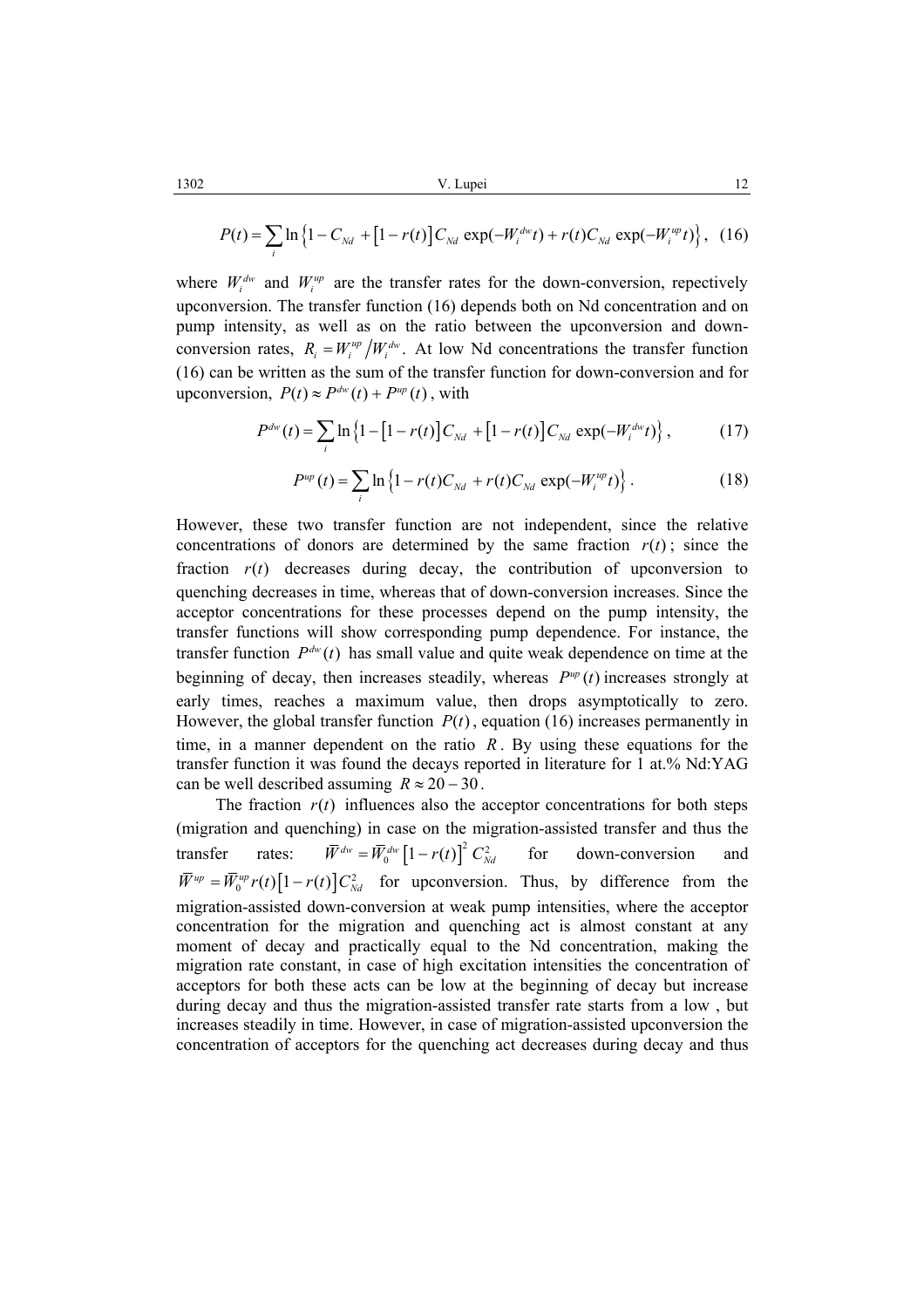the transfer rate starts with a low value, increases to the moment when  $r(t) = 0.5r(0)$ , then decreases again.

 The quite complex form of the transfer function for the joint action of upconversion and down-conversion precludes an analytical solution for the emission quantum efficiency. However, this can be calculated numerically. Figure 2 shows the calculated emission quantum efficiency for down-conversion only, up-conversion only and joint down-and up-conversion for 1 at.% Nd:YAG at various pump intensities (fractions  $r(0)$ ) and ratios R. The energy transfer parameters for down-conversion are those inferred from experiments on emission decay.



Fig. 2 – The calculated emission quantum efficiency for 1 at.% Nd:YAG for various initial fractions of excitation  $r(0)$ : up-pointing triangles, upconversion only, in descending order  $R = 1, 10, 30, 50$ ; down-pointing triangles, down-conversion only; squares, joint down-conversion and upconversion, descending order  $R = 1, 10, 30, 50$ .

 Figure 2 illustrates several major features of the emission quantum efficiency in Nd:YAG at high excitation intensities:

– the quantum efficiency for down-conversion-only starts from the value corresponding to weak pump intensity (0.8) and increases linearly with the initial fraction of excitation. Such behavior is normal, since high excitation reduces the concentration of acceptors for down-conversion.

– the emission quantum efficiency for upconversion-only starts from the value 1 at low inversion and decreases with increasing  $r(0)$ ; this behavior is connected with the low concentration of the acceptors for upconversion at low excitation and with its increase with excitation intensity. The process is enhanced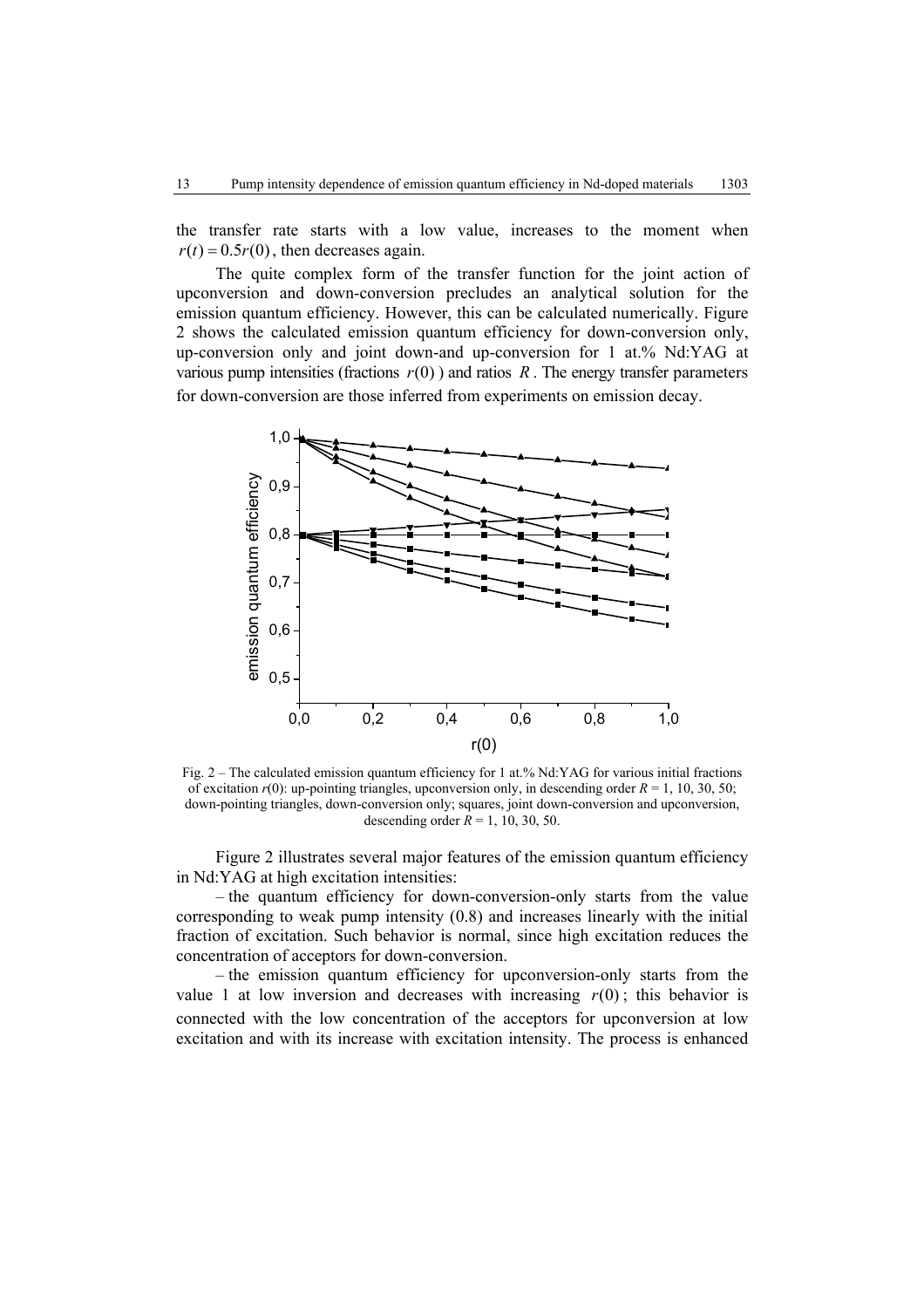at higher transfer rates. It is also obvious that the emission quantum efficiency for upconversion-only transfer becomes smaller than for down-conversion-only even for very high rates only for quite large (in region of 0.5) initial excitation. This shows that the quite low values of emission quantum efficiency inferred from various experiments under high intensity pumping cannot be explained by upconversion-only energy transfer even for very high transfer rates.

– the emission quantum efficiency under joint action of upconversion and down-conversion is practically equal to the product of the efficiencies of these two processes when acting alone. Thus, the emission quantum efficiency under joint action of these processes is considerably lower than when only the upconversion is active;

– when the upconversion and down-conversion rates are equal, the emission quantum efficiency under the joint action of these processes is independent on the initial excitation  $r(0)$ , although the efficiencies of these processes when acting alone depend on  $r(0)$ .

#### **4. CONCLUSION**

Theoretical modeling of the emission quantum efficiency in the Nd laser materials at high pump intensities evidences the need for accurate account of all energy transfer processes and of their competition in de-excitation of the emitting level. It is thus shown that consideration of upconversion-only energy transfer cannot account for the reduction of emission quantum efficiency and consideration of the joint action of upconversion and down-conversion would be necessary.

*Acknowledgements*. This work was supported by UEFISCSU, project number PNII – IDEI 35/2011.

# REFERENCES

- 1. R. C. Powell, *Physics of Solid State Laser Materials*, Springer Verlag, New York, 1988.
- 2. A. A. Kaminskii, *Crystalline Lasers: Physical Processes and Operating Schemes*, C. R. C. Press, Boca Raton, New York, London, Tokio, 1996.
- 3. W. A. Clarkson, J. Phys. D: Appl. Phys., **34**, 2381 (2001).
- 4. D. C. Brown, IEEE J. Quantum Electron., **34**, 560 (1998).
- 5. V. Lupei, Opt. Mat. Opt. Mat., **31**, 701 (2009).
- 6. Th. Forster, Ann. Phys. (Leipzig) **2**, 55 (1948).
- 7. D. L. Dexter, J. Chem. Phys., **21**, 836 (1953).
- 8. M. Inokuti, F. Hirayama, J. Chem. Phys., **43**, 1978 (1965).
- 9. A. G. Avanesov, B. I. Denker, V. V. Osiko, S. S. Pirumov, V. P. Sakun, V. A. Smirnov, I. A. Shcherbakov, Sov. J. Quantum Electron, **12**, 744 (1982).
- 10. V. Lupei, A. Lupei, S. Georgescu, C. Ionescu, Opt. Commun., **60**, 59 (1986).
- 11. A. Lupei, V. Lupei, S. Georgescu, W. M. Yen, J. Luminesc., **39**, 35 (1987).